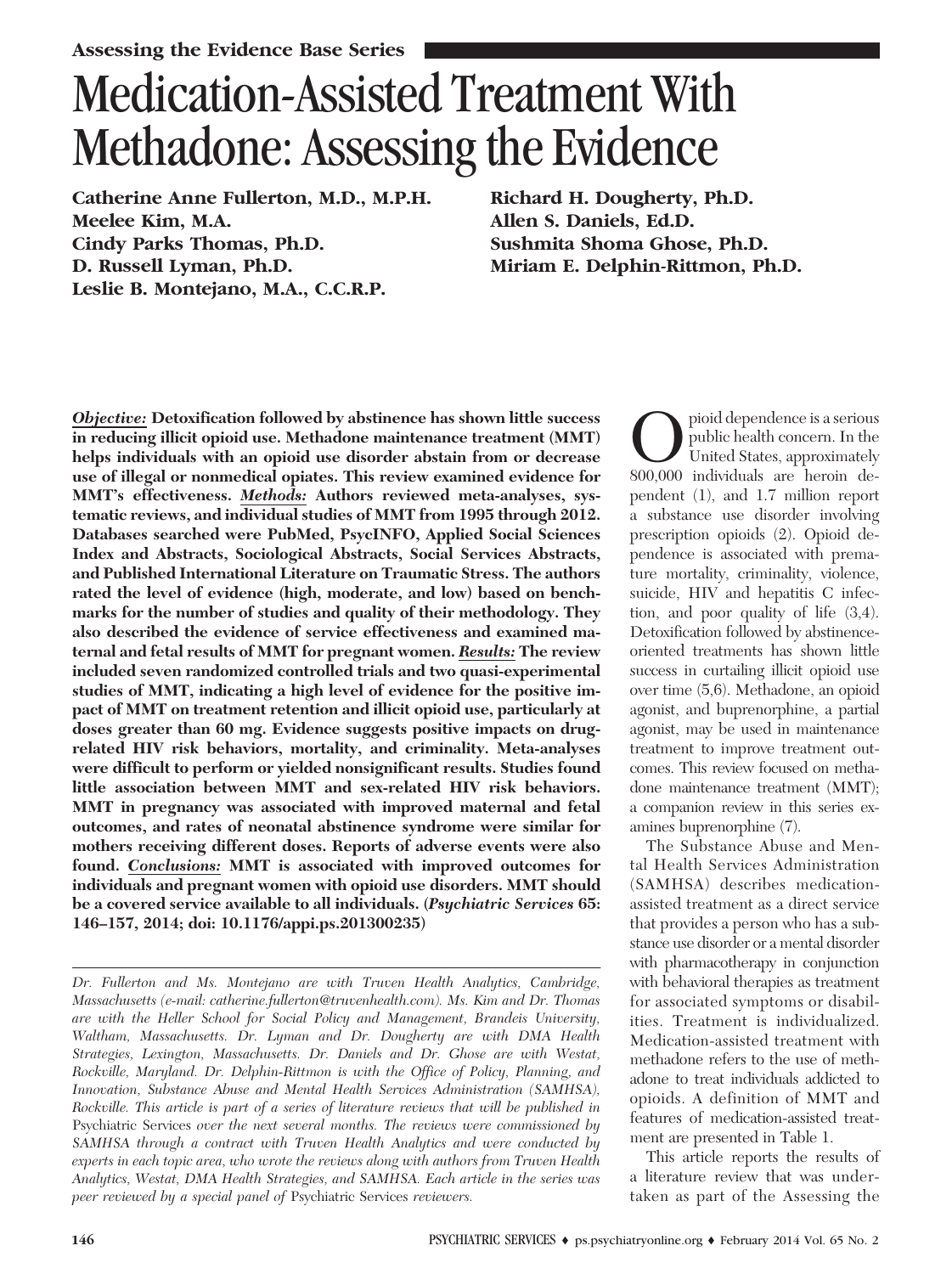Evidence Base Series (see box on next page). The literature review was undertaken to describe MMT and its primary and secondary treatment goals, rate the levels of evidence (methodological quality) of existing studies for this treatment, and describe the effectiveness of this service. The results provide state mental health directors and their staff, purchasers of health services, state policy officials, community health care administrators, consumers, and family members with an accessible summary of the evidence for MMT and its implications for the treatment of opioid use disorders. To address the concerns of the target audiences, this review examined the evidence for MMT in various populations (including pregnant women), appropriate dosing guidelines, and serious adverse events related to methadone use.

## Description of MMT

MMT has been available since 1964. In the United States, MMT is offered through specialized methadone treatment programs that provide psychosocial support as well as close patient monitoring. Typically, methadone doses are dispensed daily at the methadone treatment facility to minimize risks of diversion. However, individuals may become eligible for take-home doses on the basis of appropriate clinic attendance, absence of behavioral problems at the clinic or recent drug abuse, lack of known criminal activity, and evidence of a stable home with the ability to store methadone safely.

Because individuals remain dependent on methadone, MMT is not considered an abstinence treatment. The duration of methadone treatment is indefinite (8). The goals of methadone treatment are to reduce or eliminate illicit opioid use and, as a result, to decrease its associated negative outcomes (Table 1). For pregnant women, the goals of MMT include improved maternal and fetal outcomes.

MMT aims to allow individuals with opioid use disorders to minimize many of the negative health and societal outcomes associated with opioid use. Despite the long history of methadone use, studies have suggested that a majority of individuals

#### Table 1

Description of medication-assisted treatment with methadone

| Feature                         | Description                                                                                                                                                                                                                                                                                                                                             |
|---------------------------------|---------------------------------------------------------------------------------------------------------------------------------------------------------------------------------------------------------------------------------------------------------------------------------------------------------------------------------------------------------|
| Service definition              | Medication-assisted treatment is a direct service that provides<br>a person with a substance use or mental disorder with phar-<br>macotherapy in conjunction with behavioral therapies as treat-<br>ment for associated symptoms or disabilities. The nature of the<br>services provided is determined by the person's current status or<br>needs.      |
|                                 | Methadone maintenance treatment is a medication-assisted<br>treatment that uses methadone to assist individuals with an<br>opiate use disorder to abstain from or decrease the use of illegal<br>opiates (for example, intravenous heroin) or the use of opiates<br>in a nonprescribed manner (for example, abuse of prescription<br>pain medications). |
| Service goals                   | Retention in treatment; decrease in illegal opioid use; decrease<br>in mortality; decrease in nonopioid drug use; decrease in<br>criminal activity; decrease in risk behaviors related to HIV and<br>hepatitis C                                                                                                                                        |
| Populations                     | Adults with opioid use disorders; pregnant women with opioid<br>use disorders                                                                                                                                                                                                                                                                           |
| Settings of service<br>delivery | Methadone treatment centers                                                                                                                                                                                                                                                                                                                             |

treated at methadone clinics receive inadequate doses and that many clinics place an arbitrary limit on the duration of treatment (9,10). This assessment of the available research will help inform behavioral health policy leaders about the effects of MMT on the lives of those with opioid use disorders and about its value as a treatment option and a covered health benefit.

## Methods

### Search strategy

We conducted a literature search of major databases: PubMed (U.S. National Library of Medicine and National Institutes of Health), PsycINFO (American Psychological Association), Applied Social Sciences Index and Abstracts, Sociological Abstracts, Social Services Abstracts, and Published International Literature on Traumatic Stress. We identified meta-analyses, research reviews, clinical guidelines, and individual studies about MMT that were published from 1995 through 2012. We used combinations of the following search terms: methadone, opioid maintenance treatment, opioid treatment, addiction pharmacotherapy, medicationassisted maintenance treatment, MMT, and pregnancy.

Additional literature was found by examining the bibliographies of major reviews and meta-analyses, major clinical texts, and professional clinical society reviews. We relied on systematic reviews and meta-analyses to summarize relevant findings from earlier years. To provide additional information from recent years that may not have been included in review articles, we supplemented these review articles with articles presenting results from individual randomized controlled trials (RCTs) and quasiexperimental observational studies. We considered studies that were focused on MMT for adults with opioid use disorders, including pregnant women. Specific topics, such as adverse events and medication interactions, were also examined.

## Inclusion and exclusion criteria

The abstracts of the identified articles were examined to determine compliance with inclusion and exclusion criteria. Articles on which opinions concurred were accepted. The following inclusion criteria were used: RCTs, quasi-experimental studies, systematic review articles, meta-analyses, and clinical guidelines; English-language studies conducted in the United States, including international studies that used U.S.-based sites and international reviews encompassing U.S.-based studies; and studies that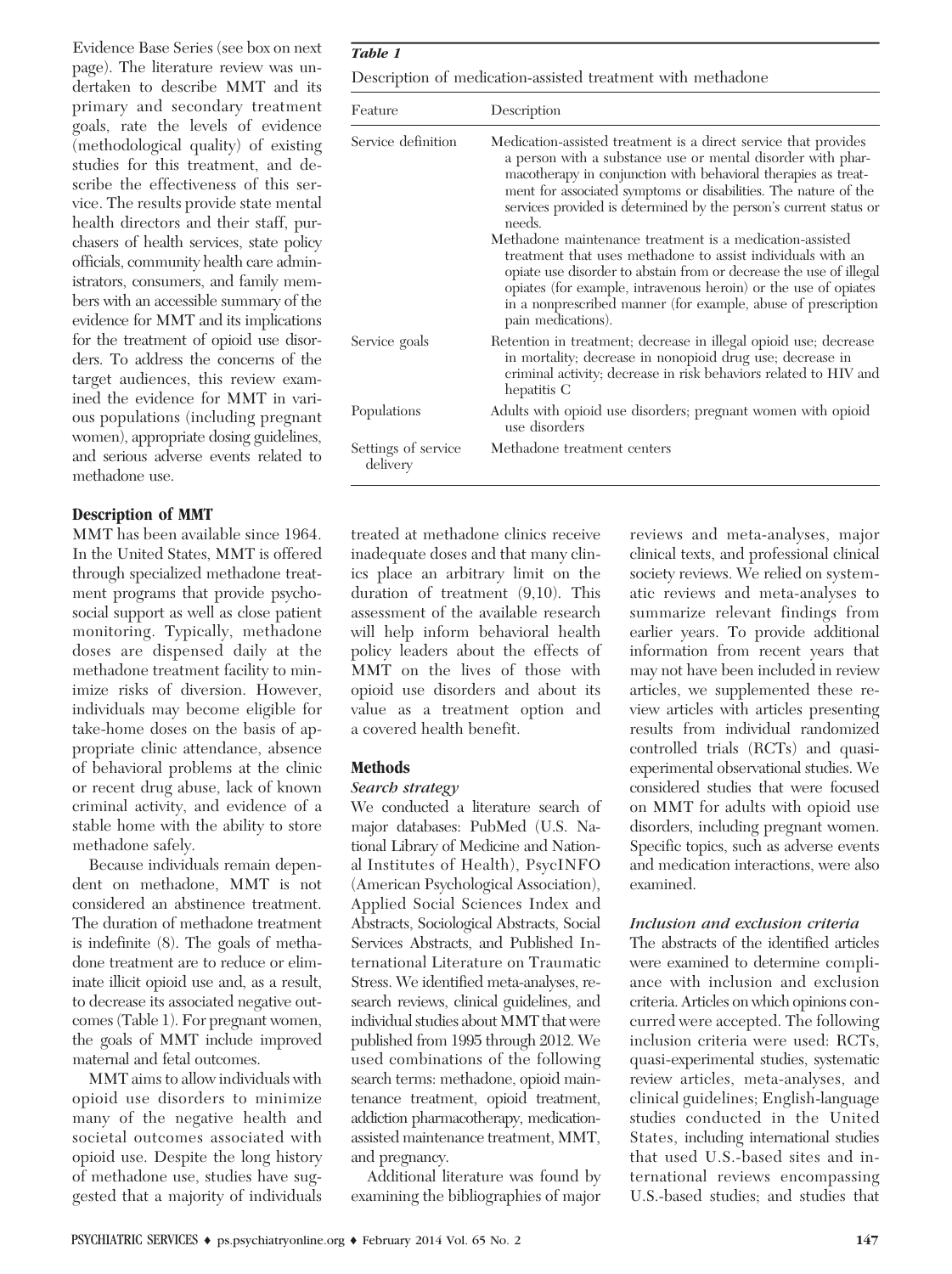# About the AEB Series

The Assessing the Evidence Base (AEB) Series presents literature reviews for 14 commonly used, recovery-focused mental health and substance use services. Authors evaluated research articles and reviews specific to each service that were published from 1995 through 2012 or 2013. Each AEB Series article presents ratings of the strength of the evidence for the service, descriptions of service effectiveness, and recommendations for future implementation and research. The target audience includes state mental health and substance use program directors and their senior staff, Medicaid staff, other purchasers of health care services (for example, managed care organizations and commercial insurance), leaders in community health organizations, providers, consumers and family members, and others interested in the empirical evidence base for these services. The research was sponsored by the Substance Abuse and Mental Health Services Administration to help inform decisions about which services should be covered in public and commercially funded plans. Details about the research methodology and bases for the conclusions are included in the introduction to the AEB Series (11).

focused on MMT for individuals with opioid use disorders or the use of MMT during pregnancy. Excluded were case studies, single-subject designs, and cross-sectional studies; studies that focused on methadone use for pain management or for detoxification from opioids; and reviews and metaanalyses that contained only articles that did not meet the inclusion criteria.

## Strength of the evidence

The methodology used to rate the strength of the evidence is described in detail in the introduction to this series (11). The research designs of the studies identified during the literature search were examined. Three levels of evidence (high, moderate, and low) were used to indicate the overall research quality of the collection of studies. Ratings were based on predefined benchmarks that considered the number of studies and their methodological quality. If ratings were dissimilar, a consensus opinion was reached.

High ratings indicate confidence in the reported outcomes and are based on three or more RCTs with adequate designs or two RCTs plus two quasiexperimental studies with adequate designs. Moderate ratings indicate that there is some adequate research to judge the service, although it is possible that future research could influence reported results. Moderate ratings are based on the following three options: two or more quasiexperimental studies with adequate design; one quasi-experimental study plus one RCT with adequate design; or at least two RCTs with some methodological weaknesses or at least three quasi-experimental studies with some methodological weaknesses. Low ratings indicate that research for this service is not adequate to draw evidencebased conclusions. Low ratings indicate that studies have nonexperimental designs, there are no RCTs, or there is no more than one adequately designed quasi-experimental study.

We accounted for other design factors that could increase or decrease the evidence rating, such as how the service, populations, and interventions were defined; use of statistical methods to account for baseline differences between experimental and comparison groups; identification of moderating or confounding variables with appropriate statistical controls; examination of attrition and follow-up; use of psychometrically sound measures; and indications of potential research bias.

## Effectiveness of the service

We described the effectiveness of MMT–that is, how well the outcomes of the studies met the goals of MMT. We compiled the findings for separate outcome measures and study populations, summarized the results, and noted differences across investigations. We considered the quality of the research design in our conclusions about the strength of the evidence and the effectiveness of MMT.

# Results and discussion

## Level of evidence

The literature search found seven RCTs (12–18) and two retrospective, quasi-experimental studies (19,20). Summaries of these individual studies are provided in Table 2. We also included 15 reviews or meta-analyses that examined multiple studies (21–35). Summaries of these reviews are included in Table 3.

Because of the large number of trials included as individual studies or as part of review articles, the overall evidence rating for MMT is high. Several meta-analyses, reviews, and RCTs representing more than three independent RCTs have reported on the primary outcomes of MMT, which are retention in treatment and reduction of illicit opioid use (12–16,21–24). In addition, meta-analyses, reviews, RCTs, and quasi-experimental studies representing more than three RCTs or two RCTs and two quasi-experimental studies have addressed secondary outcomes such as other illicit drug use, HIV risk behaviors, criminal behaviors, heroin craving, and mortality  $(15–17,21,23–27).$ 

## Effectiveness of MMT

Research supports MMT's positive impact on treatment retention and suppression of heroin use, particularly at higher methadone doses. Findings regarding secondary outcomes are mixed, although there is general support that MMT has a positive impact on criminal activity associated with heroin use, as well as on mortality and risk behaviors for HIV and hepatitis C infection.

MMT versus placebo or no pharmaceutical maintenance treatment. Most of the literature on the effectiveness of MMT versus placebo or no medication-assisted treatment was published between the 1960s and 1990s. In general, these and later studies found that when MMT is provided at adequate dose levels, it is more effective than no medication treatment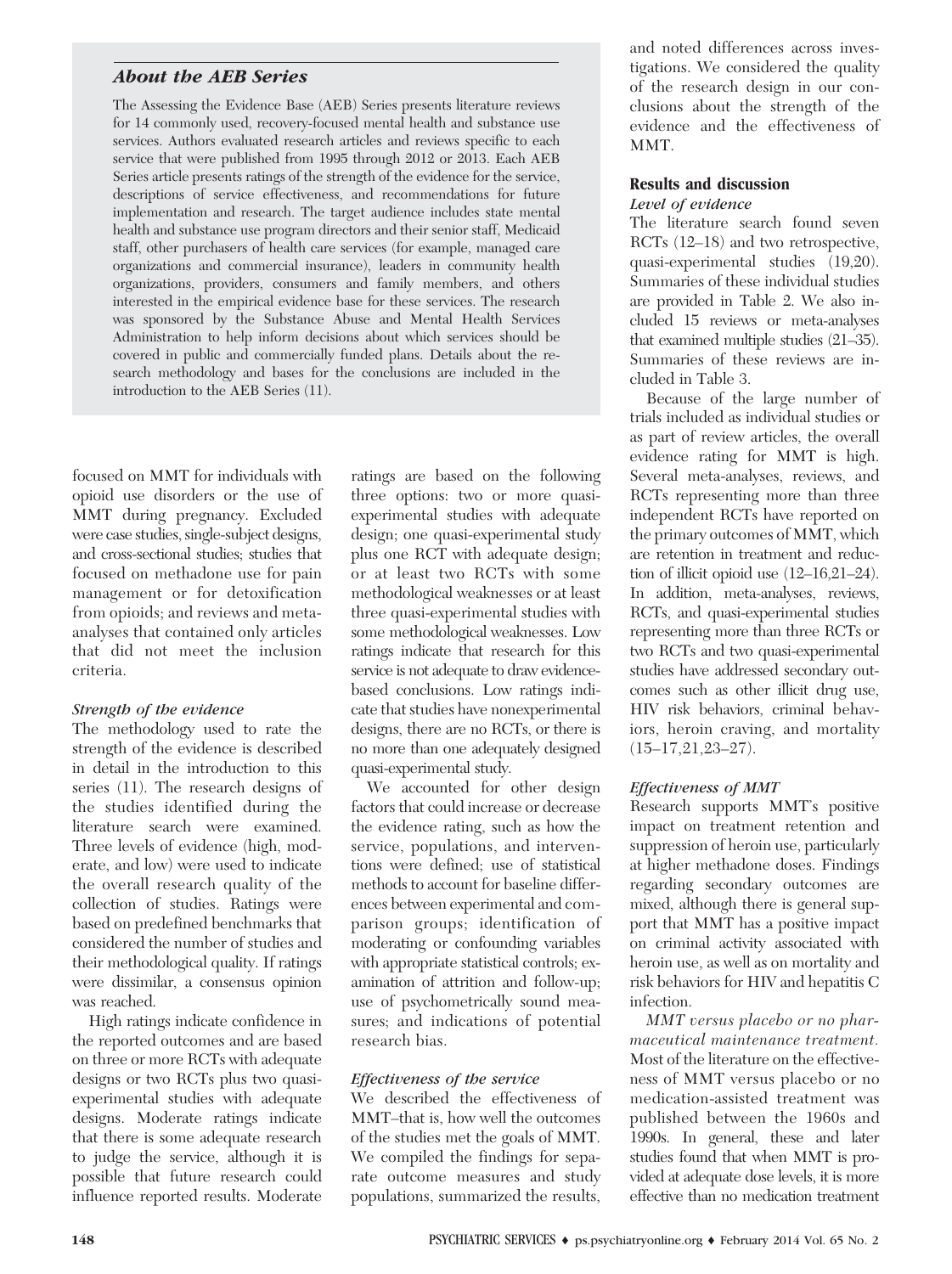# Table 2

| Individual studies of methadone maintenance treatment (MMT) included in the review <sup>a</sup> |  |
|-------------------------------------------------------------------------------------------------|--|
|-------------------------------------------------------------------------------------------------|--|

| Study                            | Design and objectives                                                                                                                                                         | Population and<br>conditions                                                                                                                                                                                                                                                                                                                                                                        | Outcomes measured                                                                                                                                                                                                            | Summary of findings                                                                                                                                                                                                                                                                                                                                                                                                                                                             |
|----------------------------------|-------------------------------------------------------------------------------------------------------------------------------------------------------------------------------|-----------------------------------------------------------------------------------------------------------------------------------------------------------------------------------------------------------------------------------------------------------------------------------------------------------------------------------------------------------------------------------------------------|------------------------------------------------------------------------------------------------------------------------------------------------------------------------------------------------------------------------------|---------------------------------------------------------------------------------------------------------------------------------------------------------------------------------------------------------------------------------------------------------------------------------------------------------------------------------------------------------------------------------------------------------------------------------------------------------------------------------|
| Strain et al.,<br>1999(13)       | Double-blind, 40-week<br>RCT to compare mod-<br>erate versus high doses<br>of methadone in treat-<br>ment of adults with<br>opioid dependence                                 | Patients randomly assigned<br>to daily oral methadone<br>hydrochloride; patients<br>receiving a dose ranging<br>from 40–50 mg $(N=97)$<br>compared with those re-<br>ceiving a dose ranging<br>from $80-100$ mg (N=95);<br>all received substance<br>abuse counseling                                                                                                                               | Primary: opioid-positive<br>urinalysis and treatment<br>retention                                                                                                                                                            | No differences in treatment retention<br>through week 40 (mean retention in<br>high-dose group, 159 days; in moder-<br>ate-dose group, 157 days). The high-<br>dose group had significantly greater<br>reduction in opioid-positive urinalysis<br>compared with the medium-dose<br>group: $53.0\%$ (CI=46.9%-59.2%)<br>versus $61.9\%$ (CI=55.9%-68.0%)                                                                                                                         |
| Sees et al.,<br>2000(12)         | RCT to compare out-<br>comes of patients with<br>opioid dependence<br>treated with MMT or<br>with psychosocially<br>enriched, 180-day<br>methadone-assisted<br>detoxification | Patients randomly assigned Primary: treatment reten-<br>to MMT $(N=91)$ , in-<br>cluding 2 hours of psy-<br>chosocial therapy per<br>week during first 6<br>months; patients ran-<br>domly assigned to de-<br>toxification (N=88),<br>including 3 hours of<br>psychosocial therapy<br>per week, 14 educa-<br>tional sessions, and 1<br>hour of cocaine group<br>therapy (if needed) for<br>6 months | tion, heroin and cocaine<br>abstinence (by self-report<br>and monthly urinalysis),<br>HIV risk behaviors, and<br>functioning in 5 problem<br>areas (employment, fam-<br>ily, psychiatric, legal, and<br>alcohol use)         | $(p=.047).$<br>MMT resulted in greater treatment<br>retention (median retention, 438.5)<br>days versus 174.0 days for comparison<br>group) and lower heroin use. MMT<br>group had a lower rate of drug-related<br>HIV risk behaviors at 12 months<br>$(\text{mean} \pm \text{SD} = .05 \pm .13 \text{ versus } .13 \pm .19).$                                                                                                                                                   |
| McCarthy<br>et al., 2005<br>(19) | Retrospective cohort study Mothers who received<br>to compare the effects<br>of high-dose versus low-<br>dose methadone during<br>pregnancy on maternal<br>and fetal outcomes | methadone $(N=81)$ and<br>their offspring; half of<br>mothers assigned to a<br>high-dose group $(\geq 100$<br>mg) and half to a low-<br>dose group $(<100$ mg)                                                                                                                                                                                                                                      | treatment for neo-<br>natal abstinence symp-<br>toms, days of infant<br>hospitalization                                                                                                                                      | Primary: rate of medication High doses of methadone were not as-<br>sociated with increased risks of NAS<br>symptoms. High doses had a positive<br>effect on maternal drug abuse: in<br>high-dose group, $11\%$ of infant tox-<br>icology screens were positive for il-<br>licit drugs, compared with 27% in<br>low-dose group $(p=.05)$ .                                                                                                                                      |
| Schwartz<br>et al., 2006<br>(14) | RCT to compare outcomes Participants $(N=319)$ meet-<br>of adults assigned to in-<br>terim methadone treat-<br>ment or to a wait-list<br>control group                        | ing criteria for heroin<br>dependence and for re-<br>ceipt of MMT assigned<br>to interim methadone<br>treatment $(N=199)$ or<br>wait-list control group<br>$(N=120)$                                                                                                                                                                                                                                | Primary: rate of standard<br>MMT enrollment, self-<br>reported heroin use,<br>opioid-positive urinaly-<br>sis, illegal income re-<br>ceived, and money<br>spent on drugs                                                     | Participants who received interim meth-<br>adone treatment entered standard<br>MMT at a significantly higher rate<br>than those on the wait list $(75.9\%$<br>versus $20.8\%$ , p<.001). At 4 months,<br>the interim methadone treatment<br>group reported significantly fewer<br>days of heroin use $(p<.001)$ , had<br>reduced heroin-positive urine screens<br>$(p<.001)$ , reported spending less on<br>drugs ( $p<.001$ ), and received less<br>illegal income $(p<.02)$ . |
| Jones et al.,<br>2010 (44)       | Double-blind RCT to<br>compare neonatal and<br>maternal outcomes of<br>opioid-dependent<br>women treated with<br>methadone or with<br>buprenorphine during<br>pregnancy       | Pregnant women $(N=175)$ Primary: percentage of<br>with opioid depend-<br>ence; methadone group<br>$(N=89; 16$ dropped out)<br>and buprenorphine<br>group $(N=86; 28$ drop-<br>ped out); 131 neonates<br>of mothers who were<br>followed to the end of<br>pregnancy (58 exposed<br>to buprenorphine, 73 ex-<br>posed to methadone)                                                                  | neonates treated for<br>NAS, NAS peak score,<br>duration of hospital stay,<br>morphine required to<br>treat NAS, and neonatal<br>head circumference; sec-<br>ondary: treatment reten-<br>tion and reduction in<br>opiate use | Buprenorphine group required less<br>morphine for NAS than methadone<br>group (mean dose= $1.1$ mg versus $10.4$<br>mg, $p<.009$ ), had a shorter hospital<br>stay $(10.0 \text{ days}$ versus $17.5 \text{ days}$ ,<br>$p<.009$ ), and had a shorter duration<br>of treatment for NAS (4.1 days versus<br>9.9 days, $p<.003$ ); 33% of buprenor-<br>phine group discontinued treatment<br>before delivery, compared with 16%<br>of methadone group.                            |
| Wilson et al.,<br>2010 (17)      | RCT to examine use of<br>interim methadone<br>treatment on HIV risk<br>behavior among adults<br>with heroin dependence                                                        | Heroin-dependent adults<br>$(N=319)$ randomly as-<br>signed to interim meth-<br>adone treatment without<br>counseling $(N=199)$ or<br>to wait-list control group<br>$(N=120)$ without auto-<br>matic admission after<br>$120 \text{ days}$                                                                                                                                                          | Primary: AIDS Risk As-<br>sessment questionnaire<br>(assesses HIV infection)<br>and HIV sex risk behav-<br>iors) at baseline and<br>follow-up                                                                                | For injection risk scale score, injected<br>drugs, and sex risk score, treatment<br>condition ( $p<0.008$ , $p<0.03$ , and<br>$p<.04$ , respectively) and time effects<br>$(p<.001, p<.001, p<.02)$ were sig-<br>nificant for injection risk, with interim<br>methadone group performing better<br>than wait-list control group.<br>Continues on next page                                                                                                                      |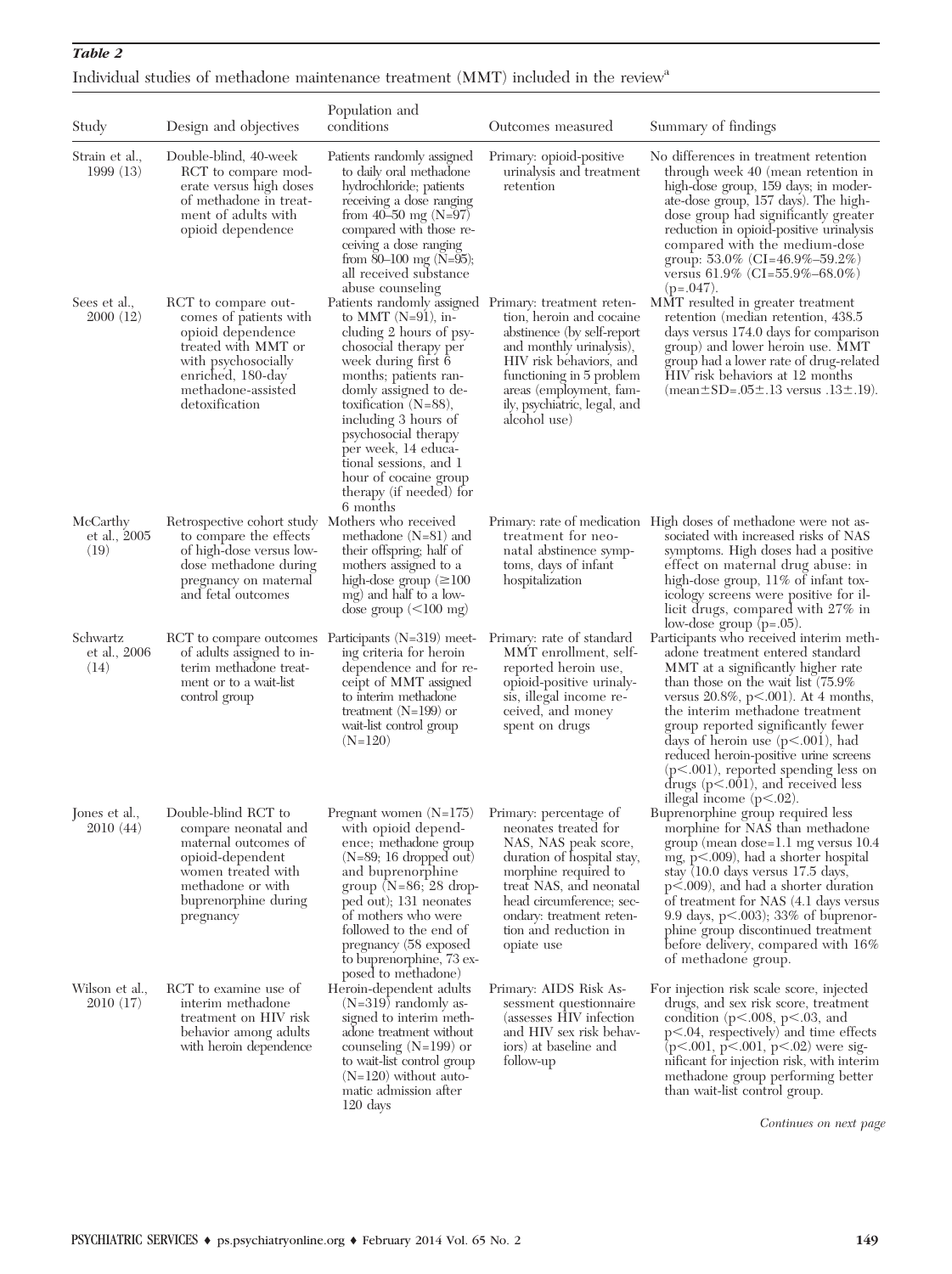| м<br>,<br>., |  |
|--------------|--|
|--------------|--|

Continued from previous page

| Study                            | Design and objectives                                                                                                                                       | Population and<br>conditions                                                                                                                                                                                                                                                                                                                                | Outcomes measured                                                                                                                                                                                                                                          | Summary of findings                                                                                                                                                                                                                                                                                                                                                                                                                       |
|----------------------------------|-------------------------------------------------------------------------------------------------------------------------------------------------------------|-------------------------------------------------------------------------------------------------------------------------------------------------------------------------------------------------------------------------------------------------------------------------------------------------------------------------------------------------------------|------------------------------------------------------------------------------------------------------------------------------------------------------------------------------------------------------------------------------------------------------------|-------------------------------------------------------------------------------------------------------------------------------------------------------------------------------------------------------------------------------------------------------------------------------------------------------------------------------------------------------------------------------------------------------------------------------------------|
| Pizarro et al.,<br>2011 (20)     | to assess the incidence<br>of clinically significant<br><b>NAS</b>                                                                                          | Retrospective cohort study Pregnant methadone users Primary: rate and severity<br>$(N=174)$ stratified into<br>three dose groups: low<br>$(0-50$ mg per day,<br>$N=59$ , medium $(51-100)$<br>mg per day, $N=63$ ), and<br>high $(>100 \text{ mg per day},$<br>$N = 52$                                                                                     | of NAS, birth weight,<br>preterm birth rate, and<br>neonatal morbidities<br>and mortality                                                                                                                                                                  | Regardless of methadone dose, rates of<br>NAS were similar among low-dose,<br>medium-dose, and high-dose groups<br>$(40.7\%, 52.4\%, \text{ and } 40.8\%, \text{ respec-}$<br>tively; $p > 0.05$ ). No significant outcomes<br>were found.                                                                                                                                                                                                |
| Schwartz<br>et al., 2011<br>(15) | RCT to evaluate the im-<br>pact of counseling on<br>the first 4 months of<br>MMT among 3 com-<br>parison groups                                             | Participants $(N=244)$ new-<br>ly admitted to meth-<br>adone treatment programs<br>from wait lists and ran-<br>domly assigned to<br>emergency counseling<br>only for 120 days fol-<br>lowed by standard treat-<br>ment $(N=108)$ , standard<br>psychosocial services<br>$(N=107)$ , or counsel-<br>ing by case managers<br>with small caseloads<br>$(N=29)$ | Primary: treatment reten-<br>tion and Addiction Se-<br>verity Index, which<br>includes alcohol and<br>drug use; medical, psy-<br>chological, and legal<br>issues; family and social<br>relationships; and em-<br>ployment status                           | Counseling had no significant impact on<br>treatment retention or rate of positive<br>urine tests for methadone group. All<br>groups showed reduction in self-<br>reported days of criminal activity,<br>money spent on drugs, and illegal<br>income compared with baseline (all<br>$p<.001$ ).                                                                                                                                           |
| Schwartz<br>et al., 2012<br>(16) | RCT to evaluate the im-<br>pact of counseling on<br>MMT among 3 compar-<br>ison groups at 12 months<br>(follow-up of the<br>Schwartz et al. [15]<br>sample) | previous RCT; 3 condi-<br>tions: emergency coun-<br>seling $(N=99)$ , standard<br>counseling $(N=104)$ , or<br>counseling by case<br>managers with small<br>caseloads $(N=27)$                                                                                                                                                                              | Participants (N=230) from Primary: treatment reten-<br>tion and Addiction Se-<br>verity Index, which<br>includes alcohol and<br>drug use; medical, psy-<br>chological, and legal<br>issues; family and social<br>relationships; and em-<br>ployment status | No significant differences were found in<br>treatment retention between the<br>supervised methadone (60.6%),<br>standard methadone (54.8), and re-<br>stored methadone (37.0%) treatment<br>groups. Positive urine screens de-<br>clined significantly from baseline for<br>all groups (p<.001 for heroin and<br>$p<0.003$ for cocaine metabolites). No<br>significant group $\times$ time interactions<br>were found for these measures. |

<sup>a</sup> Studies are listed in chronological order. Abbreviations: CI, 95% confidence interval; NAS, neonatal abstinence syndrome; RCT, randomized controlled trial

in retaining patients in treatment and reducing illicit opioid use (21,22,28,29).

Recently, Mattick and colleagues (21) conducted a review for the Cochrane Collaboration of 11 RCTs (two of which were double-blinded) that assessed the effectiveness of MMT compared with treatments with no opioid replacement therapy (that is, detoxification protocols, drug-free rehabilitation protocols, placebo medications, or wait-list control groups). The combined total of participants across 11 studies was 1,969. On the basis of meta-analyses, the authors concluded that methadone was significantly more effective than nonpharmacological treatment in retaining patients in treatment and in suppressing heroin use as measured by urine drug testing. No significant difference was found between the two treatment conditions (MMT and no opioid replacement therapy) in their impact on criminal activity or mortality, although

individual studies showed a greater reduction in both outcomes among patients receiving MMT. Three of the 11 studies reviewed by Mattick and colleagues measured criminal activity, and four measured mortality.

Sees and colleagues (12) compared outcomes of individuals with opioid dependence who were receiving MMT (N=91) or who were in a 180 day psychosocially enriched detoxification program (N=88). One goal of this study was to examine alternatives to indefinite MMT use by looking at a six-month detoxification rather than the faster detoxification programs (usually one month) studied in the past. For six months the detoxification group received psychosocial services that included three hours of psychosocial therapy per week, 14 educational sessions, and one hour of group therapy focused on cocaine use; the group also received six months of aftercare. The group receiving MMT

had longer retention in treatment compared with the detoxification group (median of 438.5 versus 174 days). The MMT group also showed lower rates of heroin use and lower rates of drugrelated HIV risk behaviors compared with the detoxification group. There were no differences between the two groups in sex-related HIV risk behaviors or in employment, family functioning, or alcohol use outcomes.

Two systematic reviews and metaanalyses have examined the impact of MMT on HIV high-risk behaviors. Both reviews noted the limited number of RCTs that contributed to their results. One review (N=12 studies) found that MMT was associated with a 54% reduction in the risk of HIV infection (25). The second review (N=36 studies) was unable to combine results from the studies; the authors concluded that across studies MMT reduced drug-related risk factors such as sharing of injection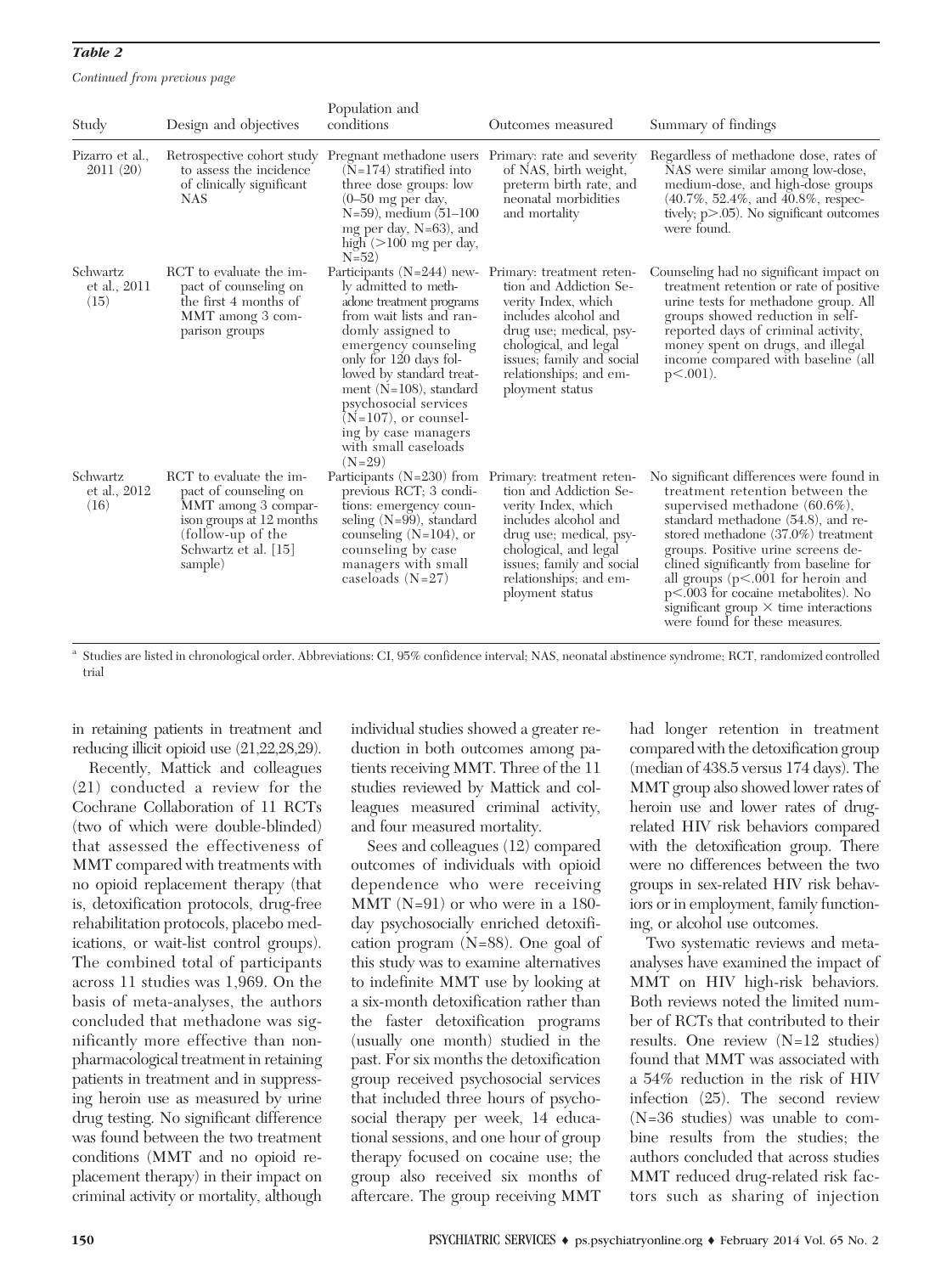# Table 3

| Review articles about methadone maintenance treatment (MMT) included in the review <sup>a</sup> |  |
|-------------------------------------------------------------------------------------------------|--|
|-------------------------------------------------------------------------------------------------|--|

| Study                                                           | Focus of review                                                                                                                       | Studies included                                                                                                           | Outcomes measured                                                                                                                                                     | Summary of findings                                                                                                                                                                                                                                                                                                                                                                                                                                                                                                                                                                                                                                                                                                                                                                                          |
|-----------------------------------------------------------------|---------------------------------------------------------------------------------------------------------------------------------------|----------------------------------------------------------------------------------------------------------------------------|-----------------------------------------------------------------------------------------------------------------------------------------------------------------------|--------------------------------------------------------------------------------------------------------------------------------------------------------------------------------------------------------------------------------------------------------------------------------------------------------------------------------------------------------------------------------------------------------------------------------------------------------------------------------------------------------------------------------------------------------------------------------------------------------------------------------------------------------------------------------------------------------------------------------------------------------------------------------------------------------------|
| Hall et al.,<br>1998 (22)                                       | Effectiveness of MMT on 6 RCTs assessing MMT,<br>heroin use and crime                                                                 | and 8 additional gen-<br>eralized observational<br>studies                                                                 | Primary: reduction in he-<br>roin use and illicit opi-<br>oid use, criminal activity                                                                                  | Although variation in outcomes be-<br>tween different programs was noted,<br>the effectiveness of MMT in con-<br>trolling heroin and illicit opioid use<br>and crime was generally supported<br>through the RCTs and observational<br>studies.                                                                                                                                                                                                                                                                                                                                                                                                                                                                                                                                                               |
| Fletcher<br>and<br>Battjes,<br>1999(29)                         | Epidemiological Drug<br>Abuse Treatment Out-<br>come Studies (DATOS)<br>conducted at multiple<br>U.S. sites                           | ple based on 2,966 in-<br>terviews from 76 U.S.<br>programs                                                                | tion and various other<br>treatment outcomes                                                                                                                          | 12-month follow-up sam- Primary: treatment reten- DATOS study results for drug treat-<br>ment outcomes were consistent<br>with prior evaluation findings, in-<br>dicating that the major treatment<br>modalities (including outpatient<br>methadone treatment) are effective<br>in reducing illicit drug use, reducing<br>the incidence of drug-related crim-<br>inal behavior, and supporting im-<br>provement of health, mental health,<br>and social functioning.                                                                                                                                                                                                                                                                                                                                         |
| Faggiano<br>et al.,<br>2003 (23)                                | Efficacy and safety of var- 21 studies, including 11<br>ious dose ranges of MMT<br>for opioid dependence                              | RCTs $(2,279 \text{ total par-}$<br>ticipants) and 10 con-<br>trolled prospective<br>studies (3,715 total<br>participants) | Primary: retention rate,<br>opioid use (self-<br>reported), opioid absti-<br>nence (urine screen),<br>cocaine abstinence<br>(urine screen), and<br>overdose mortality | RCTs showed that high doses of MMT<br>were associated with better treatment<br>retention (high versus low doses at<br>longer follow-ups, RR=1.62, CI=.95-<br>2.77), opioid abstinence (high versus<br>low, RR=1.59, CI=1.16-2.18; high<br>versus middle, RR=1.51, CI=.63-<br>3.61), and cocaine abstinence (high<br>versus low, RR=1.81, CI=1.15-2.85).<br>At 6-year follow-up, controlled pro-<br>spective studies showed lower over-<br>dose mortality at higher doses (high<br>versus low doses, $RR=.29$ , $CI=.02-$<br>5.34; high versus middle, RR=.38,<br>$CI = .02 - 9.34$ ; and middle versus low,<br>$RR = .57$ , $CI = .06 - 5.06$ .                                                                                                                                                              |
| Center for<br>Substance<br>Abuse<br>Treat-<br>ment,<br>2004(32) | National assessment of<br>deaths associated with<br>methadone use; recom-<br>mendations for reduc-<br>ing mortality from<br>methadone | National assessment of<br>methadone-associated<br>mortality in May 2003                                                    | Primary: methadone-<br>associated mortality                                                                                                                           | Evidence suggests that an increase in<br>methadone-attributable deaths in<br>1999–2004 was largely related to<br>increased use for pain analgesia.<br>SAMHSA highlights the importance<br>of public understanding that related<br>mortality is essentially eliminated<br>when methadone is prescribed, dis-<br>pensed, and used appropriately.                                                                                                                                                                                                                                                                                                                                                                                                                                                               |
| Connock<br>et al.,<br>2007 (28)                                 | Clinical and cost effective- 31 systematic reviews<br>ness of BMT and MMT<br>for the management<br>of opioid-dependent<br>individuals | and 27 RCTs                                                                                                                | Primary: retention in<br>treatment and illicit<br>use of opioids                                                                                                      | At all doses used in the studies (MMT,<br>20–97 mg per day; BMT $\leq$ 5–18 mg<br>per day), treatment retention was<br>better than in the placebo or no<br>therapy groups (MMT, RR=3.91,<br>$CI = 1.17 - 13.2$ ; BMT, RR=1.74,<br>$CI=1.06-2.87$ . Higher doses of<br>MMT and BMT were almost always<br>more effective than lower doses for<br>treatment retention and illicit use<br>reduction. Across comparable doses,<br>MMT was more effective than BMT<br>for treatment retention, except at low<br>doses. At low doses, the two medi-<br>cations appeared comparable $(\leq 35)$<br>mg of MMT versus 6–16 mg of BMT,<br>$RR=1.01$ , $CI=.66-1.54$ ). No signifi-<br>cant difference across studies was<br>found in illicit opiate use between<br>flexible-dose MMT and BMT.<br>Continues on next page |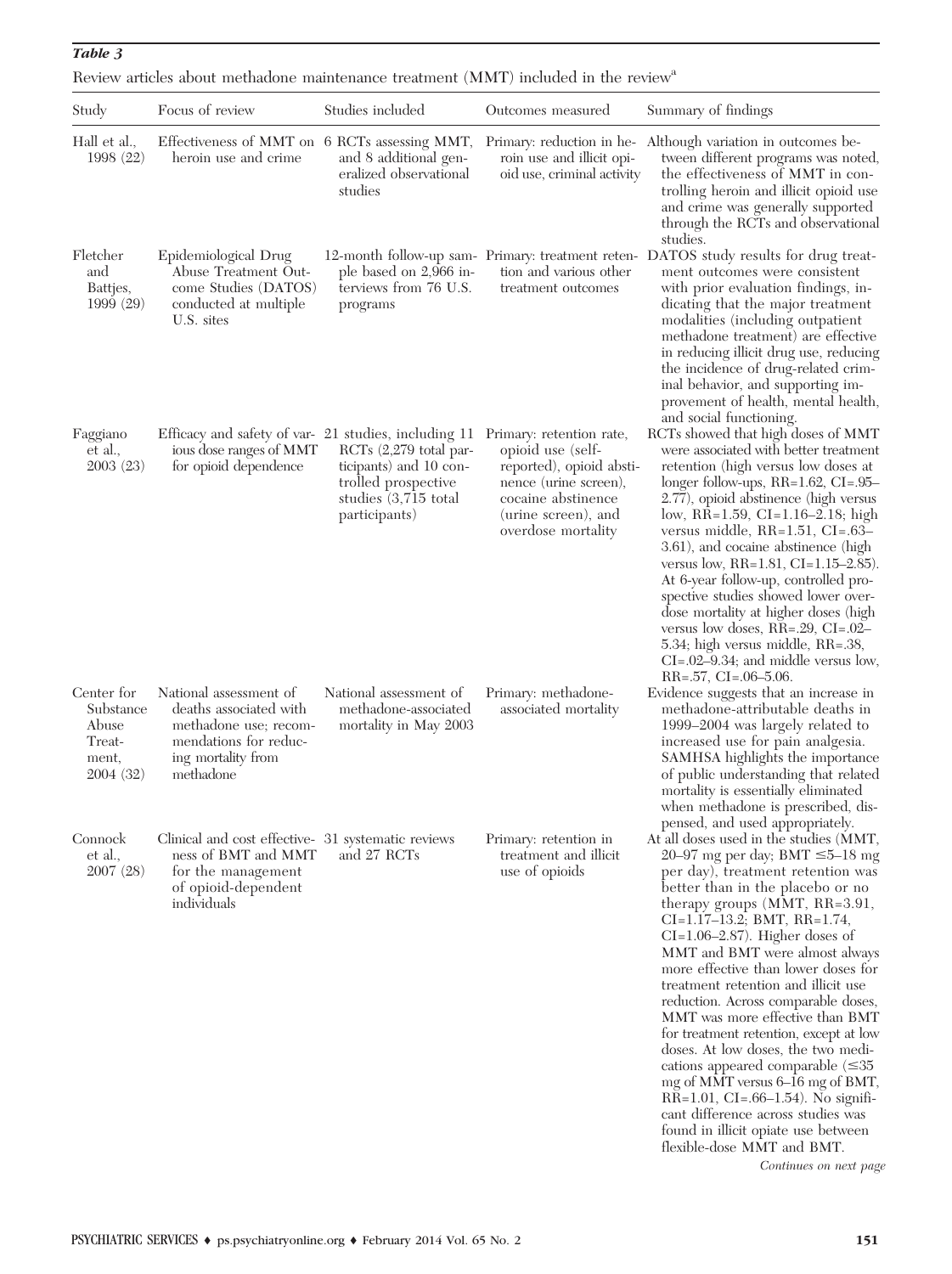| Continued from previous page            |                                                                                                                                                                                                        |                                                                                                                                                    |                                                                                                                                       |                                                                                                                                                                                                                                                                                                                                                                                                                                                                                                                                                                                                                                                                         |
|-----------------------------------------|--------------------------------------------------------------------------------------------------------------------------------------------------------------------------------------------------------|----------------------------------------------------------------------------------------------------------------------------------------------------|---------------------------------------------------------------------------------------------------------------------------------------|-------------------------------------------------------------------------------------------------------------------------------------------------------------------------------------------------------------------------------------------------------------------------------------------------------------------------------------------------------------------------------------------------------------------------------------------------------------------------------------------------------------------------------------------------------------------------------------------------------------------------------------------------------------------------|
| Study                                   | Focus of review                                                                                                                                                                                        | Studies included                                                                                                                                   | Outcomes measured                                                                                                                     | Summary of findings                                                                                                                                                                                                                                                                                                                                                                                                                                                                                                                                                                                                                                                     |
| Mattick<br>et al.,<br>2009(21)          | Effectiveness of MMT<br>compared with treat-<br>ments not involving opi-<br>oid replacement therapy                                                                                                    | 11 RCTs $(1,969 \text{ total})$<br>participants)                                                                                                   | in treatment and her-<br>oin use suppression as<br>measured by urine drug<br>testing; secondary: crim-<br>inal activity and mortality | Primary: patient retention MMT was significantly more effective<br>than nonreplacement approaches in<br>treatment retention and suppression of<br>heroin use (measured by self-report<br>and lab analysis) (6 RCTs, RR=.66,<br>CI=.56–.78). No significant differen-<br>ces were found for criminal activity<br>$(3$ RCTs, RR=.39, CI=.12-1.25) or<br>mortality $(4 \text{ RCTs}, \text{ RR} = .48, \text{ CI} = .10-$<br>$2.39$ ).                                                                                                                                                                                                                                     |
| 2010 (31)                               | Cleary et al., Relationship between ma-<br>ternal methadone dose<br>in pregnancy and diag-<br>nosis or medical treat-<br>ment of NAS                                                                   | atic review; 29 studies<br>in the meta-analysis                                                                                                    | including incidence,<br>severity, and duration<br>of NAS outcomes in<br>relation to maternal<br>methadone dose                        | 67 studies in the system- Primary: key conclusions, Meta-analysis did not demonstrate<br>a consistent, significant difference in<br>NAS incidence among neonates of<br>women on low versus high meth-<br>adone doses at delivery. Nineteen<br>studies found a relationship be-<br>tween methadone dose and inci-<br>dence, severity, or duration of NAS;<br>18 did not find a relationship; 30<br>did not report on the relationship.                                                                                                                                                                                                                                   |
| Fareed<br>et al.,<br>2010(24)           | Update for clinicians about 24 studies, including 12<br>methadone dosing, with<br>dose recommendations                                                                                                 | RCTs, 10 observational<br>studies, and 2 meta-<br>analyses                                                                                         | Primary: effect of metha-<br>done dose on retention<br>in treatment, illicit opi-<br>oid use, and mortality                           | Treatment retention: 9 studies re-<br>ported that the daily dose range of<br>60-100 mg showed significant im-<br>provement for treatment retention<br>compared with lower doses. Six<br>studies did not find a significant<br>difference in retention for this dose<br>range. Illicit opioid use: 10 studies<br>recommended a daily dose range of<br>60-100 mg; 2 studies suggested that<br>doses over 100 mg are more effective<br>for decreasing heroin use. Mortality<br>rate: 2 long-term observational stud-<br>ies reported doses greater than 100<br>mg daily to be safe and effective in<br>long-term MMT (the authors<br>stated that more research is needed). |
| Modesto-<br>Lowe<br>et al.,<br>2010(35) | Risk factors for metha-<br>done mortality in opi-<br>oid-dependent and pain<br>populations; guidelines<br>for initiating methadone<br>treatment in these pop-<br>ulations to minimize risk<br>of death | Literature review (N of<br>studies not reported) of<br>pharmacological prop-<br>erties and relationship<br>to risk factors for ad-<br>verse events | profile of methadone<br>and relationship to risk<br>factors for methadone<br>mortality                                                | Primary: pharmacological Risk factors of respiratory depression<br>include advanced age, medically com-<br>promised status, liver or pulmonary<br>pathology, sleep apnea, polysub-<br>stance abuse, opioid-naïve or low<br>opioid tolerance, high doses of meth-<br>adone, and rapid titration of metha-<br>done. Risk factors for Torsades de<br>Pointe include female sex, electrolyte<br>imbalance, liver or cardiac pathol-<br>ogy, unexplained syncope or seiz-<br>ures, other drug and medication use<br>that prolongs QT interval or inhibits<br>CYP 3A4, prolonged QT interval,<br>and high doses of methadone.                                                 |
| 2011 (30)                               | Amato et al., Effectiveness of any psy-<br>chosocial and any agonist<br>maintenance treatment<br>compared with standard<br>agonist treatment for<br>opiate dependence                                  | 35 RCTs considering 13<br>different psychosocial<br>interventions $(4,319)$<br>total participants)                                                 | tion, opiate use during<br>treatment, compliance<br>with sessions during<br>treatment, and other<br>psychological health<br>measures  | Primary: treatment reten- Compared with standard maintenance<br>treatment, psychosocial and any main-<br>tenance treatment showed no benefit<br>for treatment retention (27 studies,<br>3,124 participants, RR=1.03, CI=.98–<br>1.07), opiate abstinence during treat-<br>ment (8 studies, 1,002 participants,<br>$RR=1.12$ , $CI=.92-1.37$ ), or compli-<br>ance (3 studies, mean difference=.43,<br>$CI = -.05$ to $.92$ ), among other find-<br>ings. Comparisons of the various<br>Continues on next page                                                                                                                                                           |

Table 3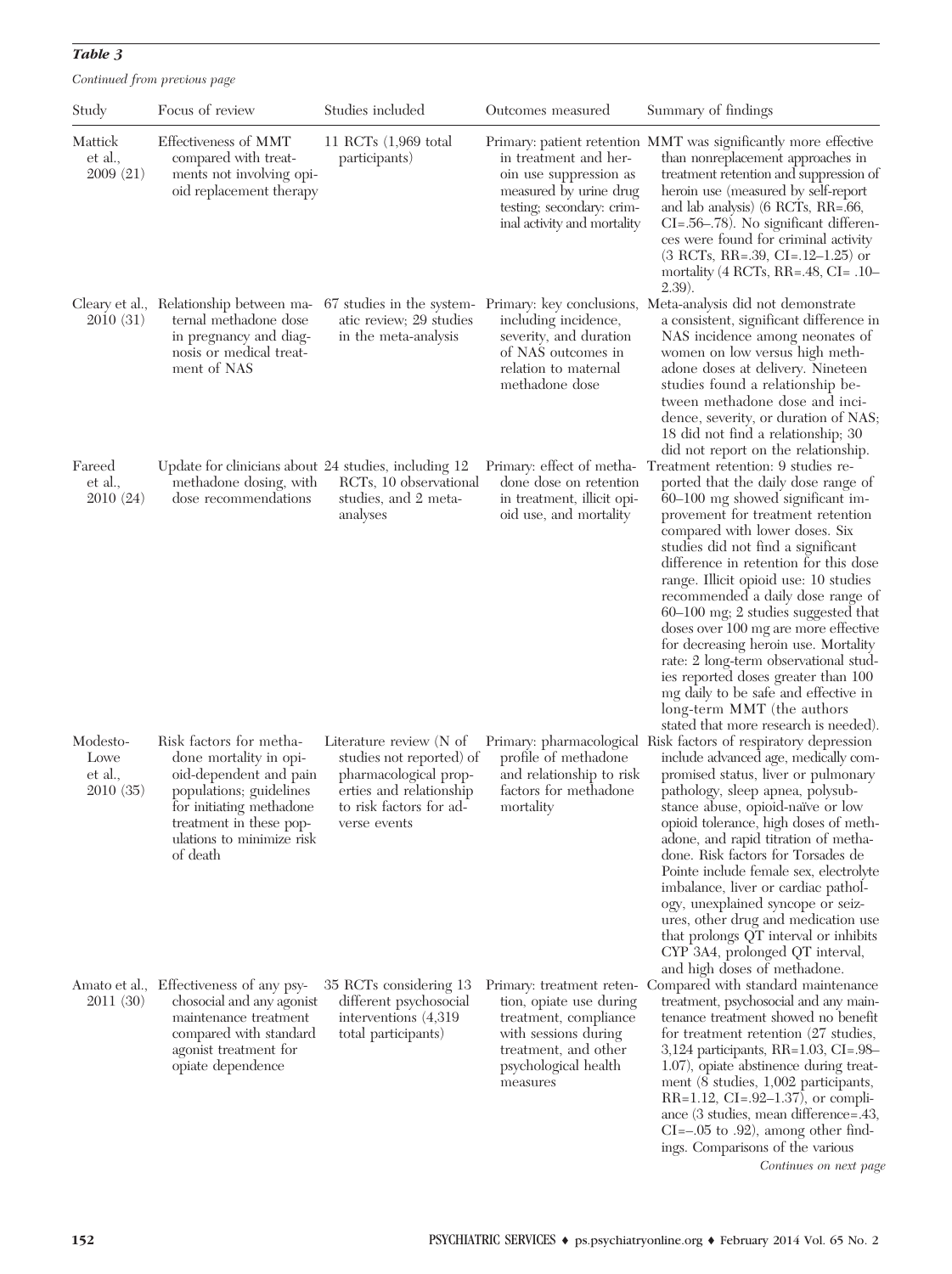| Table 3                          |                                                                                                                                                                                                                                       |                                                                                                                                                                                                                                                                                                                                 |                                                                                                                                                                                                                                |                                                                                                                                                                                                                                                                                                                                                                                                                                                                                                                                                                                                                            |  |
|----------------------------------|---------------------------------------------------------------------------------------------------------------------------------------------------------------------------------------------------------------------------------------|---------------------------------------------------------------------------------------------------------------------------------------------------------------------------------------------------------------------------------------------------------------------------------------------------------------------------------|--------------------------------------------------------------------------------------------------------------------------------------------------------------------------------------------------------------------------------|----------------------------------------------------------------------------------------------------------------------------------------------------------------------------------------------------------------------------------------------------------------------------------------------------------------------------------------------------------------------------------------------------------------------------------------------------------------------------------------------------------------------------------------------------------------------------------------------------------------------------|--|
| Continued from previous page     |                                                                                                                                                                                                                                       |                                                                                                                                                                                                                                                                                                                                 |                                                                                                                                                                                                                                |                                                                                                                                                                                                                                                                                                                                                                                                                                                                                                                                                                                                                            |  |
| Study                            | Focus of review                                                                                                                                                                                                                       | Studies included                                                                                                                                                                                                                                                                                                                | Outcomes measured                                                                                                                                                                                                              | Summary of findings                                                                                                                                                                                                                                                                                                                                                                                                                                                                                                                                                                                                        |  |
| Fareed<br>et al.,<br>2011(27)    | Effect of MMT on opiate Total of 16 studies: RCTs, Primary: effect of MMT<br>craving                                                                                                                                                  | observational studies,<br>meta-analyses, and                                                                                                                                                                                                                                                                                    | on subjective opiate<br>craving and on objec-                                                                                                                                                                                  | psychosocial approaches showed no<br>significant differences in any<br>outcomes.<br>Seven studies reported that metha-<br>done could reduce heroin craving, 4<br>reported that MMT patients are still                                                                                                                                                                                                                                                                                                                                                                                                                      |  |
|                                  |                                                                                                                                                                                                                                       | reviews                                                                                                                                                                                                                                                                                                                         | tive measures of opiate<br>craving                                                                                                                                                                                             | at risk for craving, 1 study reported<br>that methadone could increase her-<br>oin craving, and 4 studies reported<br>that methadone had a neutral effect<br>on heroin craving.                                                                                                                                                                                                                                                                                                                                                                                                                                            |  |
| Gowing<br>et al.,<br>2011(26)    | Effect of oral substitution 38 studies (nearly 12,400 Primary: HIV transmis-<br>treatment for opioid-<br>dependent drug injectors<br>on behaviors associated<br>with high risk of HIV<br>transmission; incidence<br>of HIV infections | total participants). Two<br>studies were RCTs; 11<br>were controlled trials,<br>but the intervention<br>was not relevant to the<br>review, and therefore,<br>these trials were used<br>as a baseline versus<br>postintervention com-<br>parison; 21 were ob-<br>servational prospective<br>studies; 4 were cross-<br>sectional. | sion risk behaviors,<br>including drug use;<br>secondary: rates of<br>HIV infection                                                                                                                                            | Substitution treatment for opioid-<br>dependent, injecting drug users with<br>methadone or buprenorphine was<br>consistently associated with signifi-<br>cant reductions in illicit opioid use,<br>injecting drug use, and sharing of<br>needles. It was associated with a re-<br>duction in the use of multiple sex<br>partners or the exchange of sex for<br>money or drugs, but it was not<br>associated with increased condom<br>use. The risk behavior reduction<br>appeared to relate to reductions in<br>cases of HIV infection, although<br>data were not pooled because of<br>variability and bias among studies. |  |
| Martin<br>et al.,<br>2011 (34)   | Adverse cardiac events<br>associated with<br>methadone                                                                                                                                                                                | Expert panel examined<br>the peer-reviewed lit-<br>erature, regulatory<br>actions, professional<br>guidance, and opioid<br>treatment program<br>outcomes                                                                                                                                                                        | Primary: cardiac events<br>associated with metha-<br>done, cardiac QT in-<br>terval impact                                                                                                                                     | Results established the connection<br>between methadone and prolonga-<br>tion of QT interval and suggested<br>a dose-dependent effect for metha-<br>done. Authors recommended that<br>every opioid treatment program<br>should have a universal cardiac risk<br>management plan (to the extent<br>possible) for patients with identified<br>risk factors for adverse cardiac<br>events.                                                                                                                                                                                                                                    |  |
| Webster<br>et al.,<br>2011 (33)  | Causes and risk factors for 91 documents were as-<br>opioid-related poisoning sessed by a panel of<br>deaths and recommen-<br>dations to reduce death<br>rates                                                                        | experts                                                                                                                                                                                                                                                                                                                         | Primary: frequency, de-<br>mographic characteris-<br>tics, and risk factors for<br>opioid-related deaths<br>attributable to overdose<br>in the past decade                                                                     | Risk factors for methadone-related<br>deaths were unanticipated medical<br>or mental health comorbidities, payer<br>policies that encourage or mandate<br>methadone as first-line therapy, the<br>presence of additional central ner-<br>vous system-depressant drugs, and<br>sleep-disordered breathing. Cardiac<br>irregularities in the presence of<br>methadone remain an uncommon<br>cause of death.                                                                                                                                                                                                                  |  |
| MacArthur<br>et al.,<br>2012(25) | HIV risk: quantify the ef-<br>fect of opiate substitu-<br>tion treatment in relation<br>to HIV transmission<br>among individuals who<br>inject drugs                                                                                  | Pooled data from 9 ob-<br>servational studies, in-<br>cluding 819 incident<br>HIV infections over<br>23,608 person-years of<br>follow-up                                                                                                                                                                                        | substitution treatment<br>as related to HIV in-<br>cidence; secondary: ef-<br>fect of variables such as<br>mode and duration of<br>treatment, geographi-<br>cal region, study set-<br>ting, and participant<br>characteristics | Primary: impact of opiate Substitution treatment was associated<br>with an average 54% reduction in the<br>risk of HIV infection among individ-<br>uals who inject drugs (rate ratio=.46,<br>$CI = .32-.67$ ; $p < .001$ ). Heterogeneity<br>was found between studies that could<br>not be explained by region, site of<br>recruitment, or incentives.                                                                                                                                                                                                                                                                    |  |

<sup>a</sup> Studies are listed in chronological order. Abbreviations: BMT, buprenorphine maintenance treatment; CI, 95% confidence interval; NAS, neonatal abstinence syndrome; RCT, randomized controlled trial; RR, relative risk or risk ratio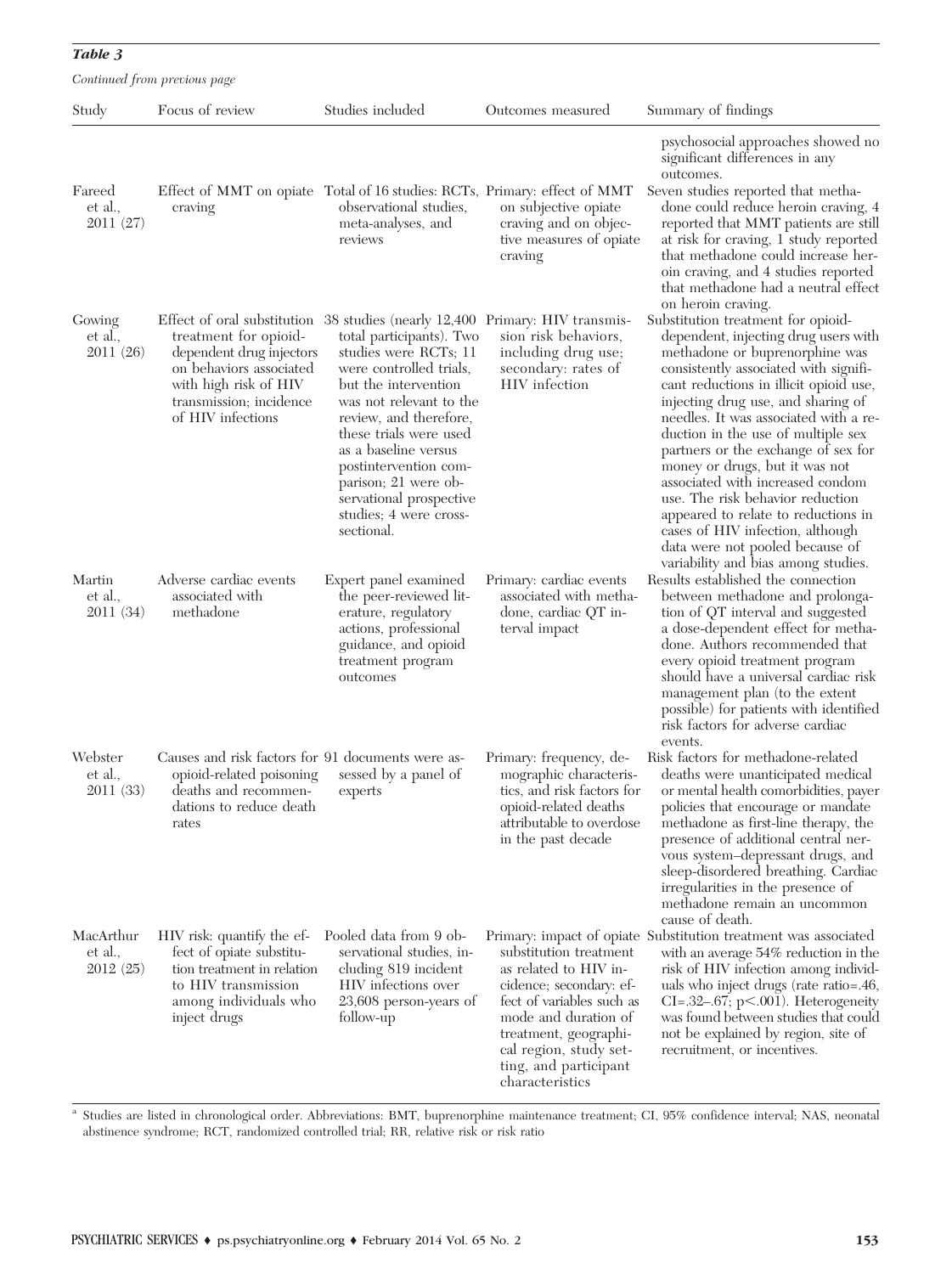equipment (26). The second review reported that there were too few studies to be conclusive but stated that MMT was associated with lower rates of multiple sex partners and the exchange of sex for drugs or money and had no effect on the use of condoms.

Interim methadone treatment is a program that allows provision of methadone under daily supervision for up to 120 days while the individual is awaiting placement in a standard methadone program. It does not include counseling other than emergency counseling. One RCT examined HIV risk behaviors for 319 opioid-addicted adults who were randomly assigned to interim methadone treatment or a wait list (17). Rates of drug injection and sex while high on drugs were significantly lower for individuals randomly assigned to the interim methadone program.

Another review examined the effect of MMT on heroin craving and included 16 studies (27). It found mixed results; seven studies showed that MMT reduced heroin craving, four studies showed that patients were still at risk of heroin craving, one study showed that methadone could increase heroin craving, and four studies showed a neutral effect. In general, the studies that showed positive results used higher methadone doses, and those with negative or neutral results used lower doses or were in the setting of methadone detoxification.

Levels of methadone doses. The literature has consistently shown that the effectiveness of MMT increases when methadone is used at doses above 60 mg. Two systematic reviews suggested that higher doses of methadone were associated with improved outcomes. First, Faggiano and colleagues (23) performed a systematic review for the Cochrane Collaboration that evaluated the efficacy and safety of different doses of methadone for opioid dependence. This review included 21 studies (11 RCTs and ten controlled, prospective, quasiexperimental studies). The authors examined outcomes for four different dose ranges: low (1–39 mg), medium (40–59 mg), high (60–109 mg), and very high  $(\geq 110 \text{ mg})$ . Results showed that high doses were associated with

better treatment retention and cocaine abstinence, less heroin use during treatment, and fewer withdrawal symptoms. Few studies included doses above 110 mg; therefore, the data were less reliable for these doses. Only one underpowered study examined mortality and criminal activity, but a trend that did not reach statistical significance suggested that individuals receiving higher doses had lower mortality rates. A second review showed similar results; doses above 60 mg were associated with better treatment retention and fewer urine drug tests that were positive for opioids (24).

Strain and colleagues (13) conducted a 40-week, double-blinded RCT comparing moderate (40–50 mg, N=97) and high (80–100 mg, N=95) doses of methadone in the treatment of adults with opioid dependence. There were two main outcome measures: opioid-positive urinalysis and treatment retention. The study found no difference in treatment retention through week 40. The high-dose group had significantly greater reduction in opioidpositive urinalysis (53%) compared with the medium-dose group (62%).

Service delivery and psychosocial treatments. Many methadone treatment centers have wait lists, which indicate a lack of access to desired treatment. Given the high social cost of opioid addiction, a research group investigated the use of interim methadone treatment as a way to improve access and decrease waiting lists. Schwartz and colleagues (14) conducted an RCT to compare outcomes for adults assigned to interim methadone treatment (N=199) or a wait-list control group (N=120). The study found that participants in the interim methadone treatment cohort entered standard MMT at a significantly higher rate (75%) than those assigned to the wait list (20.8%). In addition, at four months, interim methadone treatment participants reported significantly lower rates of heroin use than wait listed participants, had fewer positive drug tests for heroin, reported spending significantly less money on drugs, and received less illegal income.

Schwartz and colleagues (15,16) compared individuals who were admitted to interim methadone (N=99), standard methadone (N=104), and restored methadone (N=27) treatment. Restored methadone treatment refers to treatment by counselors with reduced caseloads, which allows them to provide more intensive treatment. The studies found no difference between groups in treatment retention at four months and better treatment retention for the interim and standard methadone treatment groups at 12 months. No between-group differences in opiate use or other drug use were found at the four- and 12-month follow-up assessments. At 12 months, no difference was noted between groups in arrests, criminal activity, or money spent on drugs. Self-reported illegal income was significantly higher in the standard methadone treatment group.

A Cochrane Collaboration systematic review by Amato and associates in 2011 (30) examined 35 studies that evaluated whether outcomes improved after the addition of a specific, structured psychosocial intervention to standard agonist maintenance treatment (either methadone or buprenorphine) that already included psychosocial treatment. The studies included 13 different psychosocial interventions that were added to standard treatment. Taken as a whole, additional psychosocial treatment did not statistically improve retention in treatment, use of opiates during treatment, session attendance during treatment, or other measures of psychological health. When the review was limited to studies with contingency management approaches, there still was no statistically significant effect of additional psychosocial services on treatment retention or decreased opioid use. Contingency management describes behavioral modification programs that provide rewards, such as retail gift cards, for desired behaviors, such as negative urinalyses. Because standard treatment included psychosocial treatment, Amato and colleagues could draw conclusions only regarding the addition of a structured psychotherapy and not regarding the efficacy of psychosocial treatment.

Pregnant women subgroup. Early studies established the efficacy of using MMT to reduce pregnancy-related maternal and fetal morbidity among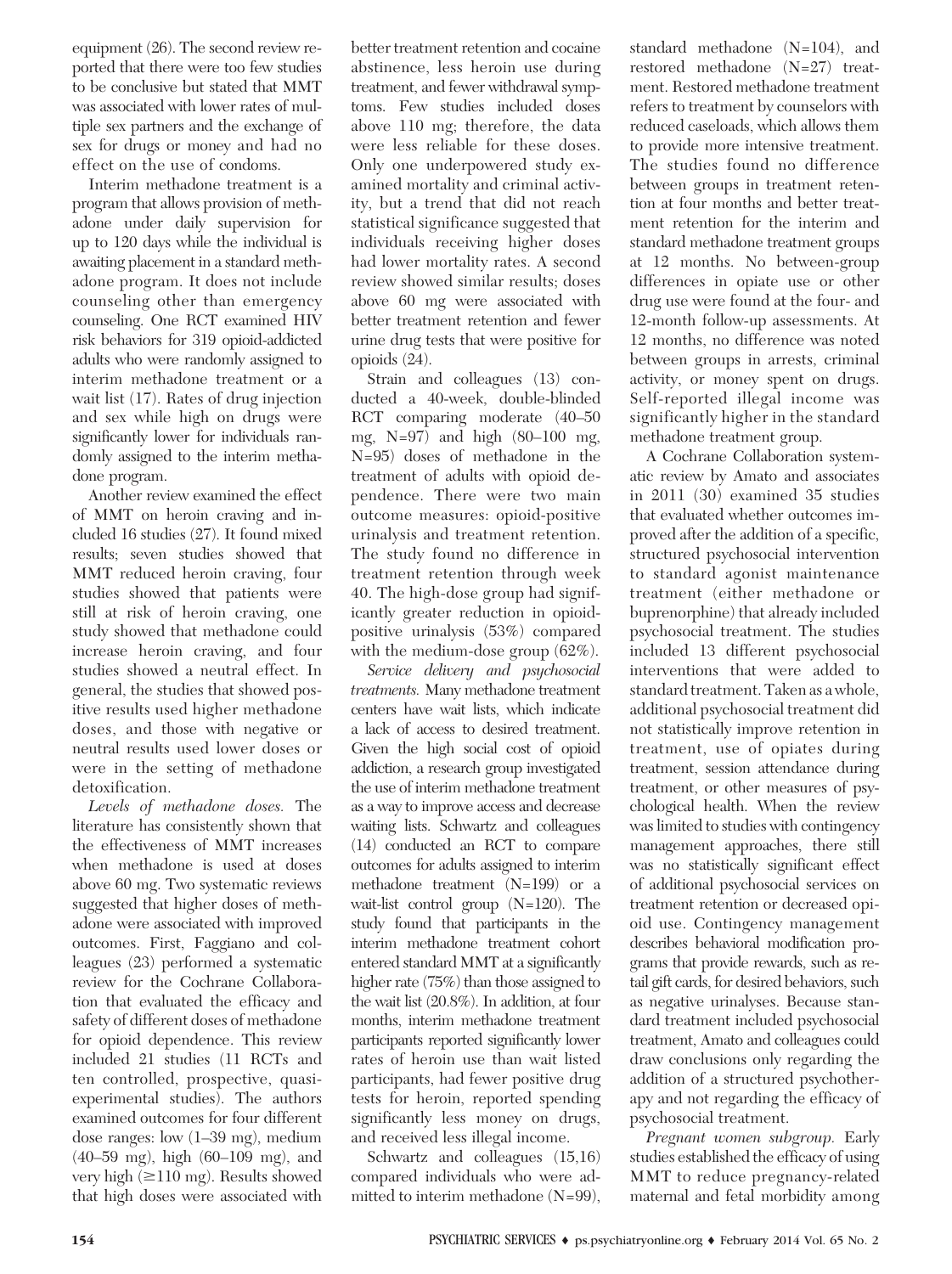opioid-addicted pregnant women (36,37). MMT during pregnancy was associated with decreased illicit opioid use, increased rates of prenatal retention in treatment, decreased pregnancy complications, and generally improved fetal outcomes (18,38). However, MMT has been found to put newborn infants at risk for neonatal abstinence syndrome (NAS)—a condition characterized by dysfunction of the autonomic nervous system, gastrointestinal tract, and respiratory system and by irritability of the central nervous system. NAS often requires detoxification treatment in the hospital with a morphine taper (19,37,39– 41). Reported rates of withdrawal symptoms among neonates born to opioid-addicted mothers who continued to use opiates within a week of giving birth range from 55% to 94% (42), and rates of NAS that develop among neonates as a result of treating the mother with MMT during pregnancy fall into this range (31). Recent studies on the long-term impact of NAS on development are scant. Older studies indicated no differences in cognitive performance among four-yearold children of mothers receiving MMT and children of mothers with similar demographic characteristics in a control group. However, scores of children in both groups were lower than population norms (43).

To guide clinicians regarding the necessity of tapering MMT before delivery, researchers have examined the relationship between methadone dose during pregnancy and the incidence and severity of NAS among newborn infants. Because of increased methadone metabolism during pregnancy, pregnant women often require higher doses. Cleary and colleagues (31) performed a systematic review and metaanalysis and found that methadone dose had no consistent effect on rates of NAS and other neonatal outcomes. Two of the 67 studies included in that review were RCTs, and the remaining studies had quasi-experimental observational designs. Additional retrospective cohort studies showed similar results; no difference in NAS rate or severity was found on the basis of methadone dose during pregnancy (19,20).

The Maternal Opioid Treatment: Human Experimental Research

# Evidence for the effectiveness of methadone maintenance treatment: high

- Evidence clearly shows that MMT has a positive impact on:
- Retention in treatment
- Illicit opioid use

Evidence is less clear but suggestive that MMT has a positive impact on: • Mortality

- Illicit drug use (nonopioid)
- Drug-related HIV risk behaviors
- Criminal activity

Evidence suggests that MMT has little impact on: • Sex-related HIV risk behaviors

(MOTHER) study was a large, multicenter, double-blind RCT published in 2010 (44). The authors compared neonatal and maternal outcomes between pregnant women treated during their pregnancies with methadone (dose range 20–140 mg) or buprenorphine (dose range 2–32 mg). Eighty-nine women were randomly assigned to receive methadone, and 86 were randomly assigned to receive buprenorphine. Thirty-three percent of women in the buprenorphine group discontinued treatment before delivery, compared with 16% in the methadone group. No significant differences were found in the percentage of newborns treated for NAS. However, infants born to women treated with methadone required higher doses of morphine to treat NAS, required more days of treatment for NAS, and had longer hospital stays. There were no differences in maternal use of illicit drugs at delivery or other fetal or maternal outcomes. These results suggest that less severe NAS among infants born to mothers treated with buprenorphine may be confounded by poorer treatment retention rates for these mothers, especially for mothers with a longer history of heroin use.

Adverse events. Between 1999 and 2004, deaths attributed to methadone increased by 390%. Evidence suggests that this change was largely related to the increased use of methadone for pain analgesia rather than MMT (32,33). Nonetheless, the sharp rise of methadone-related deaths highlights safety issues—in particular, the risks of respiratory depression and cardiac QT interval

prolongation. The QT interval is a measure of time between the start of the Q wave and the end of the T wave in the heart's electrical cycle that is measured by an electrocardiogram. Prolongation of the QT interval can lead to serious heart arrhythmias such as Torsades de Pointes (TdP) and sudden death. As a result of this rise in mortality, the U.S. Food and Drug Administration issued a physician safety alert in 2006 highlighting fatalities and cardiac arrhythmias associated with methadone (34).

Respiratory depression is most often a consequence of methadone accumulation and use of concurrent illicit drugs or medications that also suppress the central nervous system. Reviews suggest that initiation into methadone treatment is a particularly vulnerable time in both methadone maintenance and pain therapy populations, particularly if the dose is increased rapidly (33,35). The most common drugs associated with respiratory suppression are benzodiazepines and alcohol. Deaths from respiratory depression may also be caused by inappropriate dosing by methadone recipients and by diversion of methadone, which occurs when individuals who have a prescription for methadone sell or give their methadone to others rather than using it themselves.

In 2007–2009, a panel established by SAMHSA summarized evidence of methadone's impact on the cardiac QT interval and derived guidelines for methadone treatment programs (34). The review established a connection between methadone and prolongation of the QT interval and suggested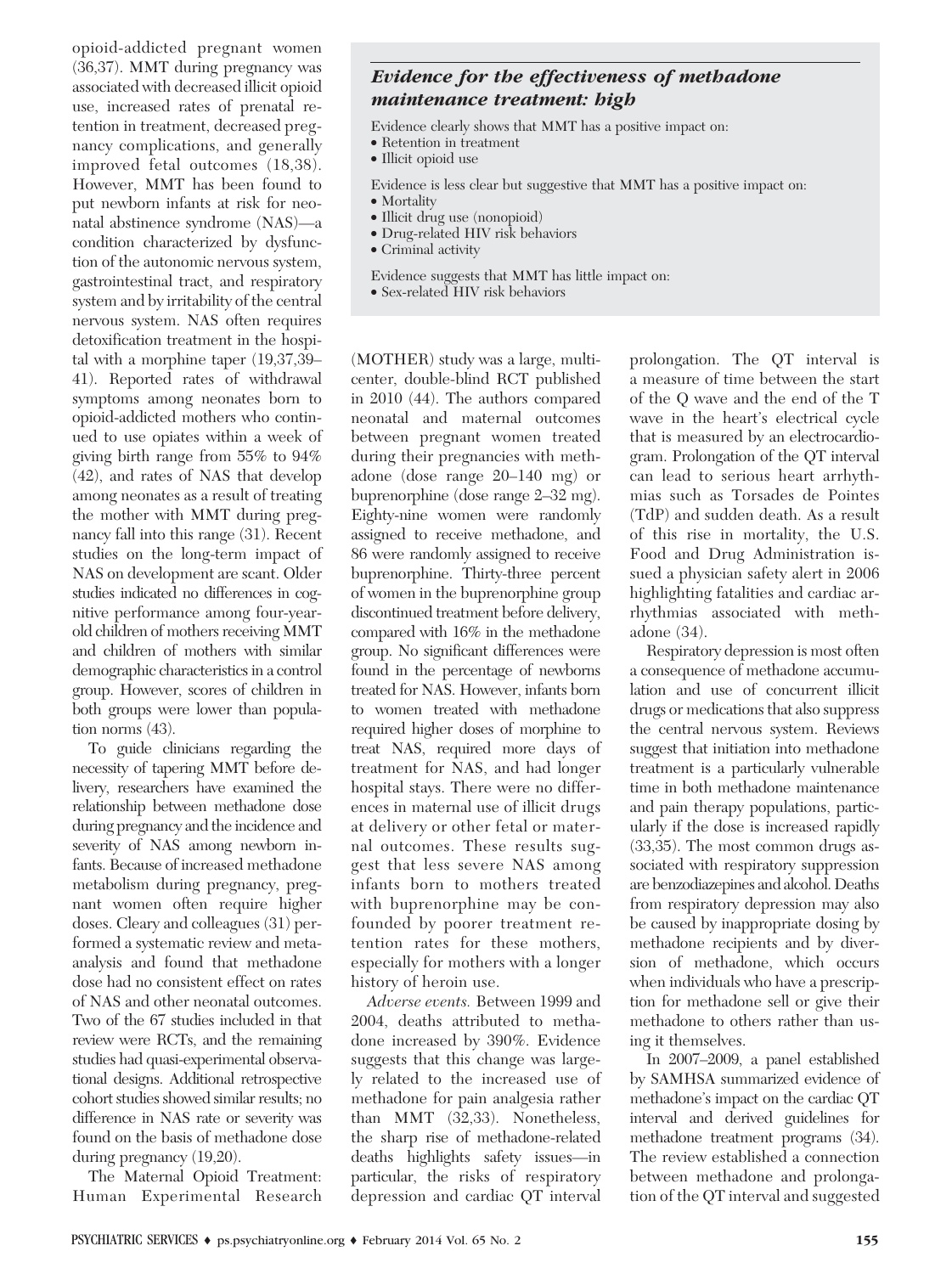a dose-dependent effect for methadone. Prolongation of the QT interval greater than 500 ms confers significant risk with respect to arrhythmias such as TdP (34). Use of additional medications that might increase the QT interval increases an individual's risk of cardiac arrhythmias. Despite these findings, cardiac irregularities in the presence of methadone remain an uncommon cause of death (33).

## **Conclusions**

Overall, there is a high level of evidence for the effectiveness of MMT in improving treatment retention and decreasing illicit opioid use (see box on previous page). Research findings regarding the impact of MMT on many secondary outcomes, such as mortality, drug-related HIV risk behaviors, and criminal activity, are less conclusive but suggest positive trends. Finally, research has not conclusively shown positive impacts on sex-related HIV risk behaviors, nonopioid illicit drug or alcohol use, or other social consequences. Methadone maintenance doses above 60 mg confer greater efficacy in retention and suppression of illicit opioid use; however, there is limited evidence that doses above 100 mg provide additional benefits. No evidence has emerged to delineate the duration of MMT beyond an indefinite period. Although MMT generally is believed to reduce mortality risk among individuals with opioid dependence, methadone is also associated with significant adverse events, such as respiratory depression and cardiac arrhythmias, in the presence of rapid titrations or other risk factors. There is no clear evidence that structured psychotherapy provided in addition to the psychosocial support normally offered at methadone treatment centers conveys additional benefit.

MMT improves pregnancy-related outcomes by reducing illicit drug use and increasing treatment retention. However, newborn infants of mothers treated with methadone during pregnancy may be born with NAS irrespective of the methadone dose used by the mothers.

Potential areas for future research include increased focus on the impact of MMT on secondary outcomes, development of a better understanding of the efficacy and safety tradeoffs of very high methadone doses  $(>100$ mg), confirmation of the results of interim methadone treatment as a potential avenue to improve outcomes of MMT, and use of MMT in specific subpopulations, such as racial and ethnic minority groups and individuals who use prescription drugs compared with those who use intravenous heroin.

Given the poor success rates of abstinence-based treatments for opioid use disorders, MMT is an important treatment option for opioid dependence. Providers, consumers, and family members should be educated about the benefits of MMT in helping individuals manage opioid use disorders and about appropriate ways to avoid the significant adverse events that can occur with methadone. Providers and consumers need to be educated regarding appropriate doses to improve efficacy and appropriate initiation to minimize adverse events.

Because of MMT's relative efficacy, efforts should be made to increase access to MMT for all individuals who struggle with opioid use disorders. Directors of state mental health and substance abuse agencies and community health organizations should look for methods to increase access to MMT, and purchasers of health care services should cover appropriately monitored MMT.

## Acknowledgments and disclosures

Development of the Assessing the Evidence Base Series was supported by contracts HHSS283200700029I/HHSS28342002T, HHSS283200700006I/HHSS28342003T, and HHSS2832007000171/HHSS28300001T from 2010 through 2013 from the Substance Abuse and Mental Health Services Administration (SAMHSA). The authors acknowledge the contributions of Robert Lubran, M.S., M.P.A., Kevin Malone, B.A, and Suzanne Fields, M.S.W., from SAMHSA; John O'Brien, M.A., from the Centers for Medicare & Medicaid Services; John Easterday, Ph.D., Linda Lee, Ph.D., Rosanna Coffey, Ph.D., and Tami Mark, Ph.D., from Truven Health Analytics; and Sandrine Pirard, M.D., Ph.D., from National Institute on Drug Abuse. The views expressed in this article are those of the authors and do not necessarily represent the views of SAMHSA.

The authors report no competing interests.

## References

- 1. Lloyd J: Drug Policy Information Clearinghouse Fact Sheet: Heroin. Washington, DC, Office of National Drug Control Policy, 2003
- 2. Results From the 2007 National Survey on Drug Use and Health: National Findings. NSDUH Series H-34, pub no SMA 08- 4343. Rockville, Md, Substance Abuse and Mental Health Services Administration, Office of Applied Studies, 2008
- 3. Goldstein A, Herrera J: Heroin addicts and methadone treatment in Albuquerque: a 22-year follow-up. Drug and Alcohol Dependence 40:139–150, 1995
- 4. Hulse GK, English DR, Milne E, et al: The quantification of mortality resulting from the regular use of illicit opiates. Addiction 94:221–229, 1999
- 5. Hser YI, Hoffman V, Grella CE, et al: A 33-year follow-up of narcotics addicts. Archives of General Psychiatry 58:503–508, 2001
- 6. Termorshuizen F, Krol A, Prins M, et al: Long-term outcome of chronic drug use: the Amsterdam Cohort Study among Drug Users. American Journal of Epidemiology 161:271–279, 2005
- 7. Thomas CP, Fullerton CA, Kim M, et al: Medication-assisted treatment with buprenorphine. Psychiatric Services, 2013; doi 10.1176/appi.ps.201300256
- 8. Galanter M, Kleber H (ed): The American Psychiatric Publishing Textbook of Substance Abuse Treatment, 4th ed. Arlington, Va, American Psychiatric Publishing, 2008
- 9. D'Aunno T, Folz-Murphy N, Lin X: Changes in methadone treatment practices: results from a panel study, 1988–1995. American Journal of Drug and Alcohol Abuse 25:681–699, 1999
- 10. D'Aunno T, Pollack HA: Changes in methadone treatment practices: results from a national panel study, 1988–2000. JAMA 288:850–856, 2002
- 11. Dougherty RH, Lyman DR, George P, et al: Assessing the evidence base for behavioral health services: introduction to the series. Psychiatric Services, 2013; doi 10.1176/appi.ps.201300214
- 12. Sees KL, Delucchi KL, Masson C, et al: Methadone maintenance for opioid dependence. JAMA 284:694–695, 2000
- 13. Strain EC, Bigelow GE, Liebson IA, et al: Moderate- vs high-dose methadone in the treatment of opioid dependence: a randomized trial. JAMA 281:1000–1005, 1999
- 14. Schwartz RP, Highfield DA, Jaffe JH, et al: A randomized controlled trial of interim methadone maintenance. Archives of General Psychiatry 63:102–109, 2006
- 15. Schwartz RP, Kelly SM, O'Grady KE, et al: Interim methadone treatment compared to standard methadone treatment: 4-month findings. Journal of Substance Abuse Treatment 41:21–29, 2011
- 16. Schwartz RP, Kelly SM, O'Grady KE, et al: Randomized trial of standard methadone